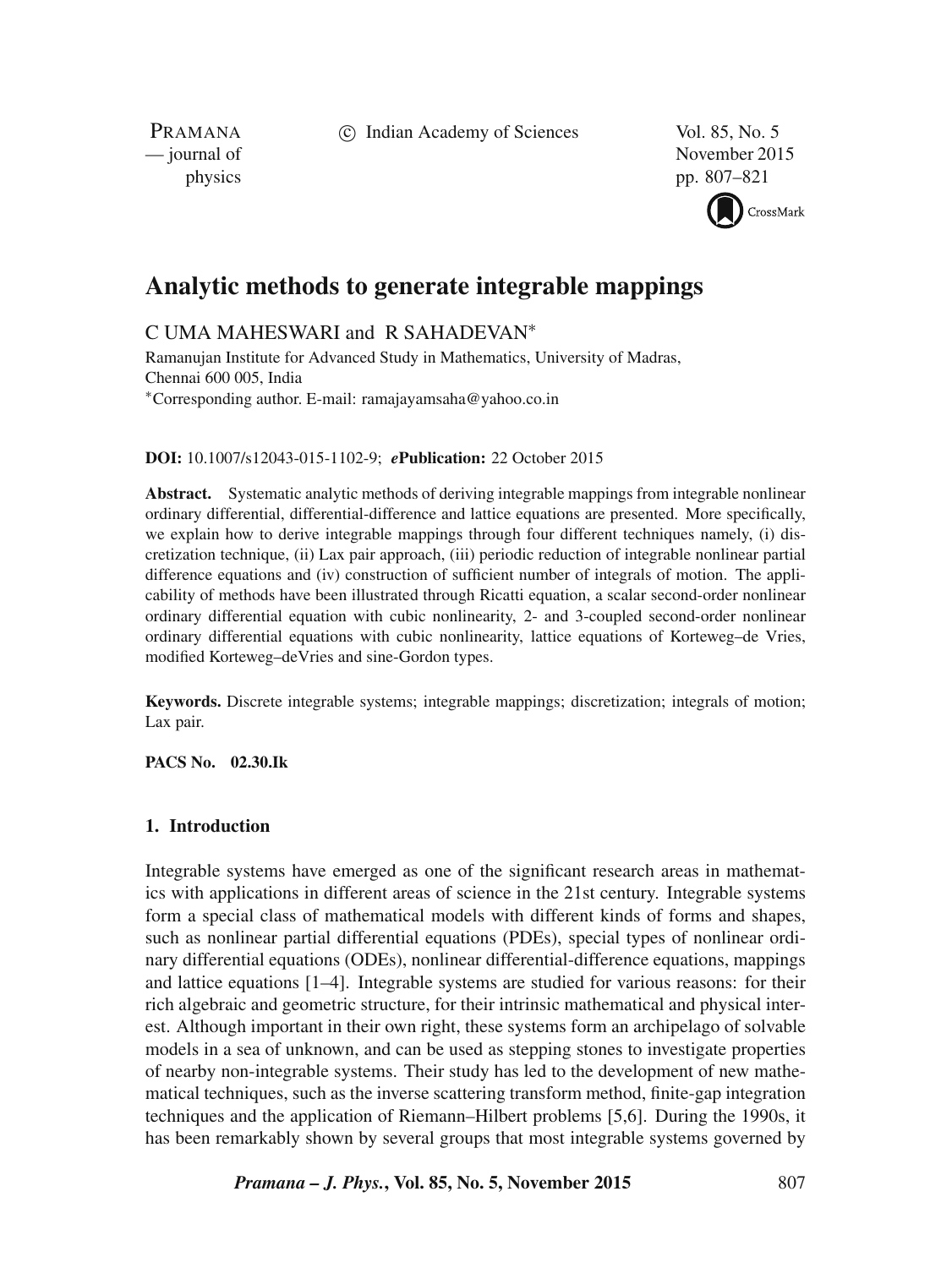# *C Uma Maheswari and R Sahade*v*an*

differential equations can be discretized resulting in differential-difference, difference equations or mappings [5,7–10]. Obviously, there exist many ways to find discrete analogue for a given differential equation. However, to find a discretization that preserves the essential integrability features of an integrable differential equation is a challenging and far from trivial enterprise. Recent investigations have conclusively shown that such discretizations are possible and the resulting differential-difference and difference equations or mappings not only possess all the hallmarks of integrability, but in fact turn out to be richer and more transparent than their continuous counterparts which led to the birth of discrete integrable systems  $[6,8,11-17]$ . In the literature only a handful of discrete nonlinear integrable systems governed by higher order or coupled mappings or lattice equations exist. The main objective of this article is to present brief details of four distinct analytic methods and explain how integrable mappings can be derived. The usefulness of the methods has been illustrated through Ricatti equation, a scalar second-order nonlinear ODE with cubic nonlinearity, 2- and 3-coupled second-order nonlinear ODEs with cubic nonlinearity, lattice equations of Korteweg–de Vries (KdV), modified Korteweg–de Vries (mKdV) and sine-Gordon (s-G) types.

Rest of this paper is organized as follows. In §2, we present some basic definitions and concepts related with integrability of discrete systems including mappings which are required for the remaining part of the paper. In §3 and 4, we explain in detail how integrable mappings can be derived using four main approaches namely, discretization of integrable differential equations, Lax pair method, reduction of lattice equations and by constructing sufficient number of integrals of motion. In §4 we present a summary of our results.

# **2. Preliminaries**

To start with, we present a few basic definitions required for studying the integrability of mappings. Consider an Nth-order ordinary difference equation  $(O \Delta E)$ 

$$
x_{n+N} = F(x_n, \ldots, x_{n+N-1}), \quad x_{n+i} = x(n+i), \quad i = 0, 1, \ldots, N. \tag{1}
$$

(i) *Integral*: An integral (or conserved quantity) for the above  $O \Delta E$  is a function

 $I(n) = I(x_n, \ldots, x_{n+N-1})$ 

that is not identically constant but is constant on all solutions of the  $O \Delta E$ , that is if

$$
I(x_n, ..., x_{n+N-1}) = I(x_{n+1}, ..., x_{n+N})
$$

holds. A set of integrals  $\{I_1(n), I_2(n), \ldots, I_j(n)\}$   $(2 \le j \le N)$  of an Nth-order  $O \Delta E$ is said to be functionally independent if the Jacobian of the integrals is of maximal rank. (ii) *Measure preser*v*ing*: A mapping

$$
L: (x_1, \ldots, x_n) \to (y_1, \ldots, y_n)
$$

is said to be measure preserving with density  $m(x_1, \ldots, x_n)$  if the Jacobian J

$$
J(x_1, ..., x_n) = \det dL(x_1, ..., x_n) = \pm m(x_1, ..., x_n)/m(y_1, ..., y_n).
$$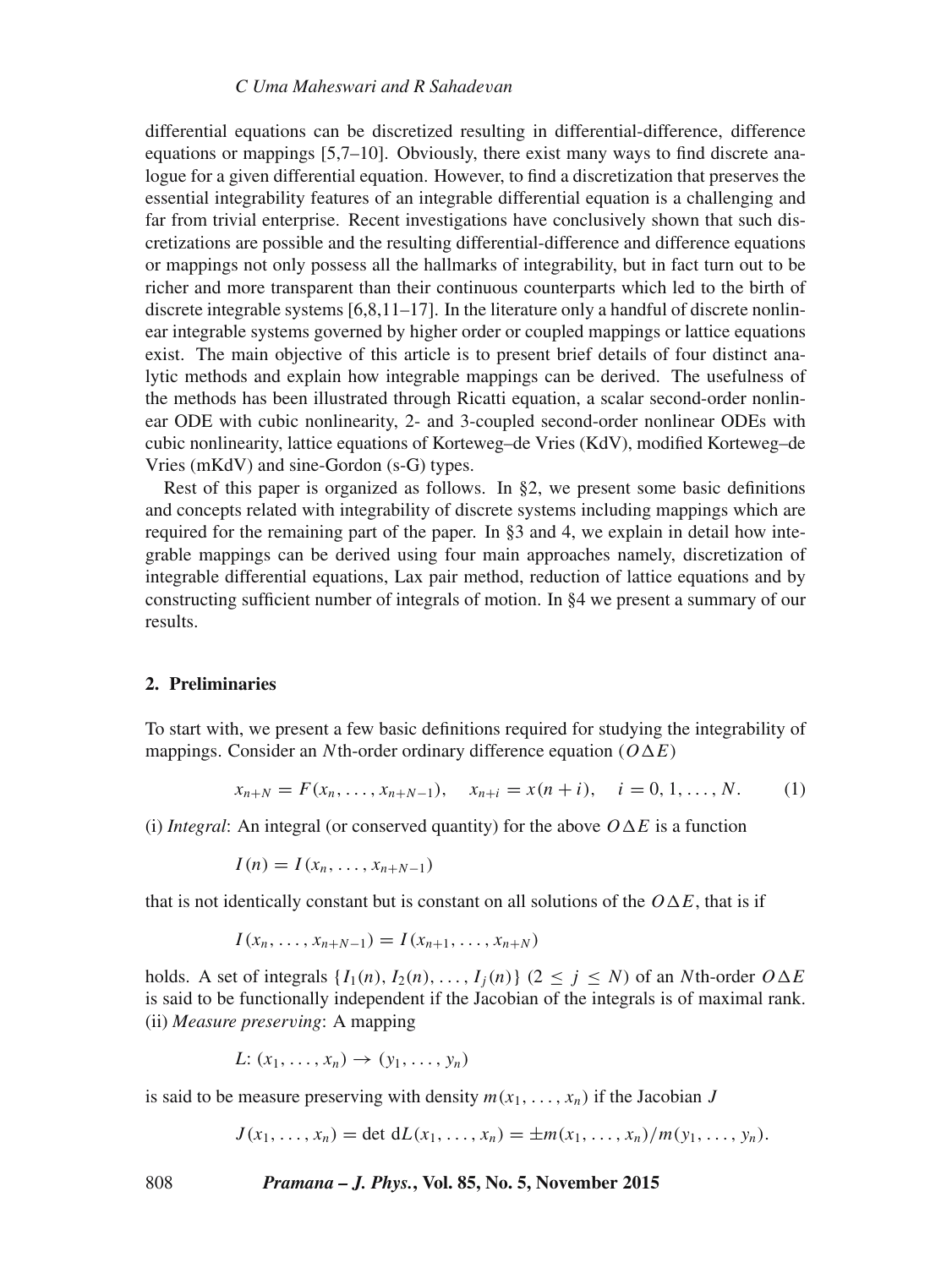(iii) *Symplectic map*: A mapping say  $L: R^{2N} \to R^{2N}$  is said to be symplectic, if there exists an antisymmetric  $(2N \times 2N)$  matrix  $\Omega(n)$  satisfying the following conditions:

- $J(n)\Omega(n)J(n)^{T} = \Omega(n + 1),$
- $\Omega(n)$  has maximal rank,
- Jacobi identity,

where  $J(n)$  is the Jacobian of the mapping L.

# 2.1 *Integrability of*  $O \Delta E$ *s*

It is known that the concept of complete integrabillity of nonlinear mappings governed by  $O \Delta E$ s is not clearly defined as for differential equations. In fact there exists no unique definition for integrability of mappings. However, the following working definitions are widely used (list is not exhaustive).

- An Nth-order  $O \Delta E$  is said to be integrable if it is measure preserving and possesses  $(N - 1)$  independent integrals [18–20].
- A 2Nth-order  $O \Delta E$  is said to be completely integrable in the sense of Liouville [12,21]
	- (i) if it is symplectic,
	- (ii) there exists functionally N independent integrals  $I_1(n), \ldots, I_N(n)$ , such that

$$
\{I_m, I_r\} = \sum_{i,j} \frac{\partial I_m}{\partial x_i} \Omega_{i,j} \frac{\partial I_r}{\partial x_j} = 0,
$$

for each pair  $(m, r)$ ,  $m, r = 1, \ldots, N$ .

- An Nth-order  $O \Delta E$  is said to be integrable if it passes the singularity confinement criterion test and has zero algebraic entropy [13,14,22,23].
- An Nth-order  $O \Delta E$  is said to be integrable in the sense of Lax if it arises from the compatibility condition of a system of linear equations [24].

# **3. Methods to generate integrable mappings**

Though the methods to derive integrable mappings is delicate and not very systematic, we explain here four different techniques that have been used over the years to construct integrable mappings and can be considered as systematic methods.

# 3.1 *Discretization of integrable ODEs and integrable mappings*

Given an integrable ODE, there exist many ways to derive its discretized version. One of the best ways, is to derive a discretized version preserving most of the fundamental characteristics of the integrable ODE [9,25]. With this in mind, we consider the following four specific examples for discretization: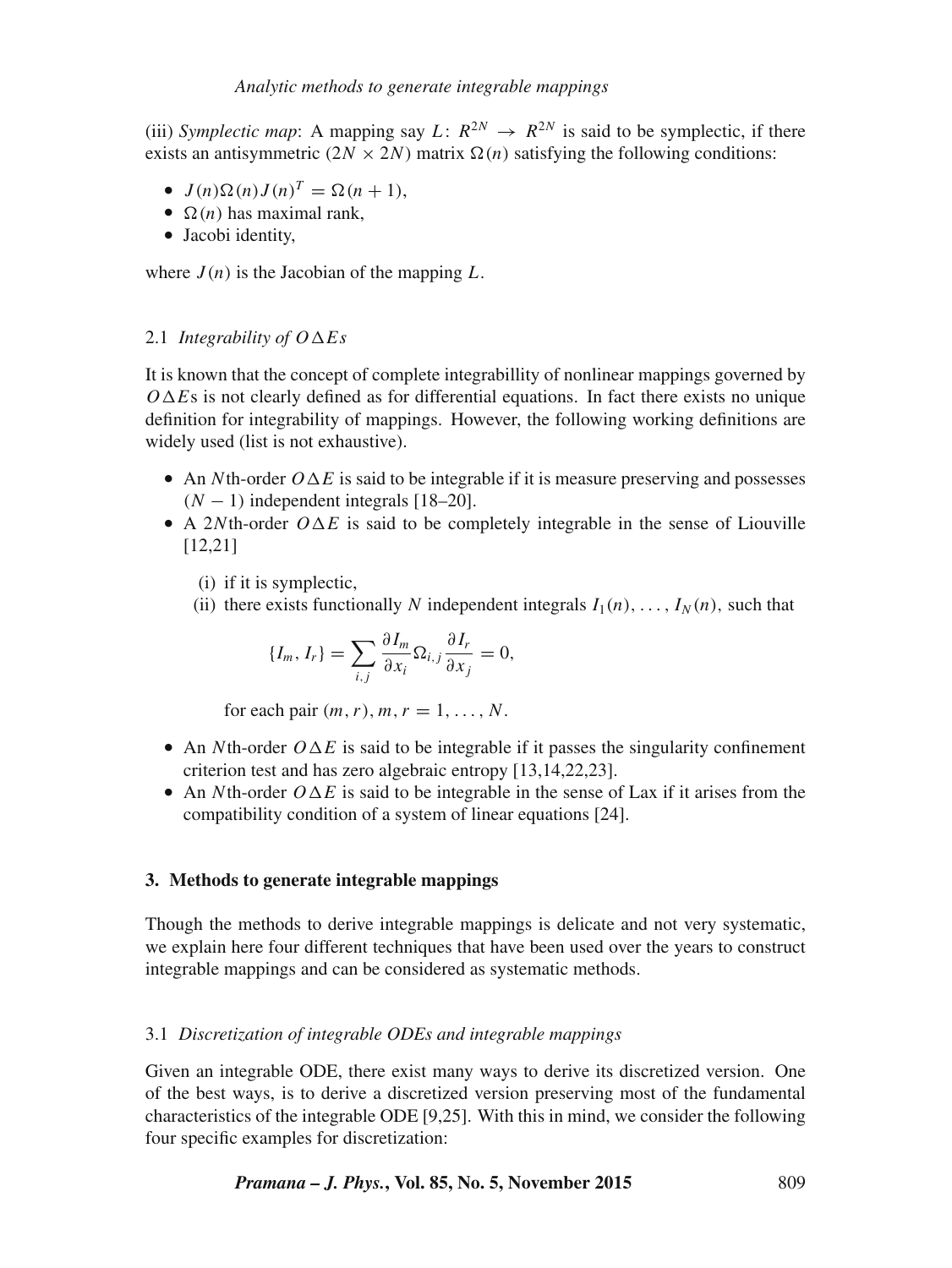3.1.1 *Ricatti equation.* One of the celebrated integrable first-order ODE is the Ricatti equation given by

$$
\frac{dx}{dt} = a(t)x^2 + b(t)x + c(t),
$$
\n(2)

where coefficients  $a(t)$ ,  $b(t)$  and  $c(t)$  are arbitrary functions of t. The Ricatti equation (2) has the following fundamental characteristics:

• It is form-invariant under the linear fractional transformation (Mobius transformations), i.e.,

$$
x(t) \to Y(t) = \frac{\alpha x(t) + \beta}{\gamma x(t) + \delta} \Leftrightarrow x(t) = \frac{\delta Y(t) - \beta}{-\gamma Y(t) + \alpha},
$$
\n(3)

where  $\alpha$ ,  $\beta$ ,  $\gamma$ ,  $\delta$  are constants such that  $\alpha\delta - \beta\gamma \neq 0$ . In fact, it is easy to check that implementing the transformation (3) turns (2) into an equation for  $Y(t)$  of the form

$$
\frac{dY}{dt} = A(t)Y^2 + B(t)Y + C(t)
$$
\n(4)

with new coefficients  $A(t)$ ,  $B(t)$  and  $C(t)$  expressed in terms of  $a(t)$ ,  $b(t)$ ,  $c(t)$  and their derivatives.

• It can be transformed into a second-order linear ODE with variable coefficients through a transformation

$$
x(t) = -\frac{1}{a(t)} \frac{y'(t)}{y(t)}.
$$

• Any four distinct particular solutions  $x_i(t)$ ,  $i = 1, 2, 3, 4$  of the Riccati equation (2) are related through the Cross ratio

$$
[x_1, x_2, x_3, x_4] = \frac{(x_1 - x_2)(x_3 - x_4)}{(x_1 - x_3)(x_2 - x_4)} = \text{constant}.
$$

It is of interest to find a discretization of the Ricatti equation (2) that preserves all the characteristics mentioned above. Discretization of the Ricatti equation can be done at least in two different ways. For example, if one replaces  $x(t)^2$  by  $x_n^2$ , then the discretized Ricatti equation reads as

$$
x_{n+1}=A_nx_n^2+B_nx_n+C_n,
$$

where  $A_n$ ,  $B_n$  and  $C_n$  are functions of n which is a well-known logistic map displaying chaotic motion. On the other hand if one discretizes  $x(t)^2$  as  $x_n x_{n+1}$ , then eq. (2) can be written as

$$
x_{n+1} = \frac{A_n x_n + B_n}{C_n x_n + D_n},
$$
\n(5)

where  $A_n$ ,  $B_n$ ,  $C_n$  and  $D_n$  are functions of n, which is usually referred to as discrete Ricatti equation. It is easy to check that the above equation is invariant under Mobius transformation. Similarly if one introduces a new dependent variable

$$
x_n = \frac{D_n}{C_n} \left( \frac{Y_{n+1} - Y_n}{Y_n} \right),
$$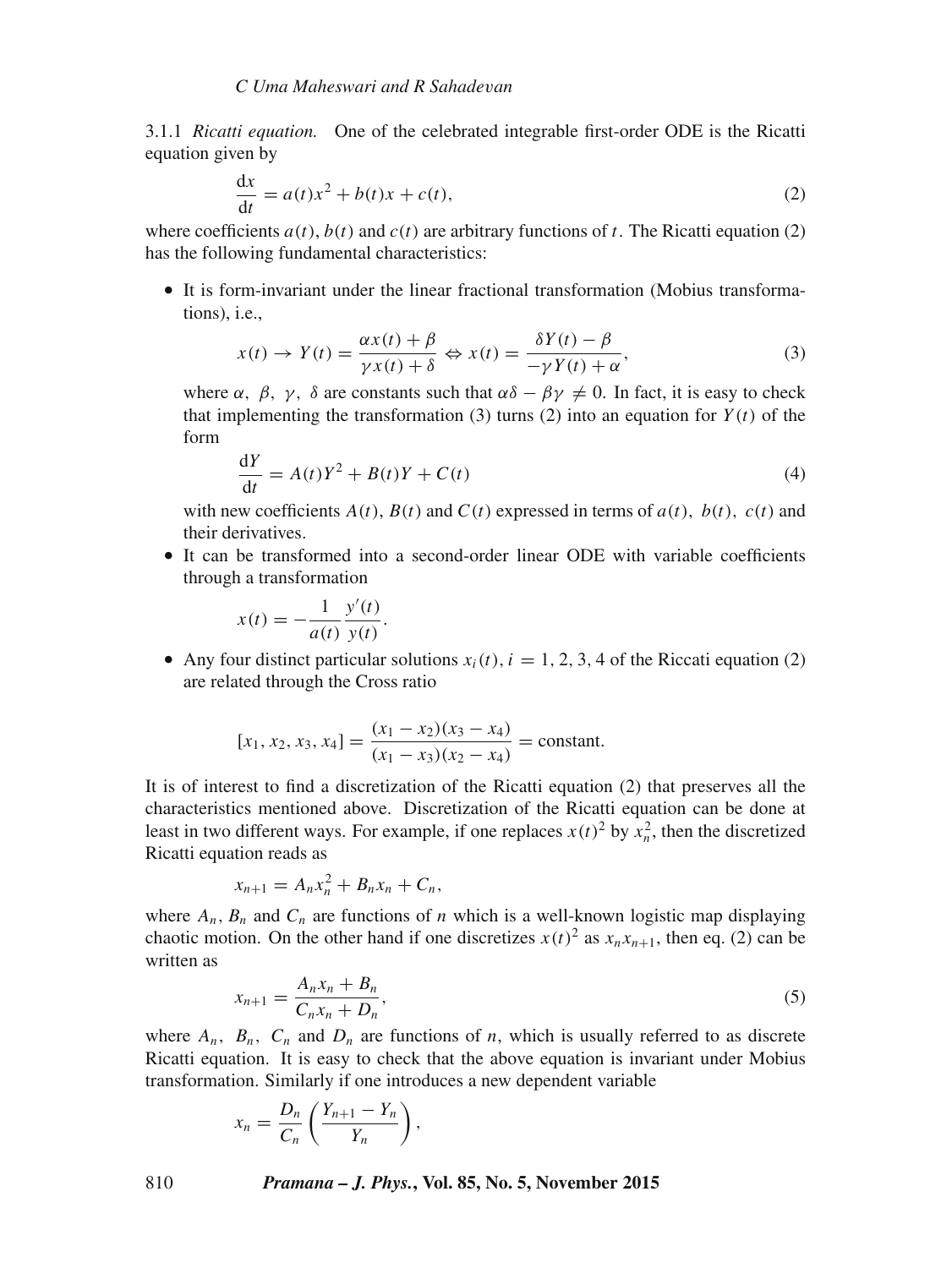the discrete Ricatti equation (5) can be transformed into a linear second-order  $O \Delta E$  with variable coefficients

$$
\frac{D_{n+1}}{C_{n+1}}Y_{n+2} - \left(\frac{D_{n+1}}{C_{n+1}}\right)Y_{n+1} + \left(\frac{A_n}{C_n} + \frac{B_n}{D_n}\right)Y_n = 0.
$$

We would like to mention that eq. (5) also possesses the remaining characteristics of the Ricatti equation (2). Note that eq. (5) also passes the notion known as preimage nonproliferation criterion of rational mappings [26].

3.1.2 *Second-order integrable ODE with cubic nonlinearity.* Consider a second-order nonlinear integrable ODE

$$
\frac{d^2x}{dt^2} + ax + bx^3 = 0,\t(6)
$$

where  $a$  and  $b$  are arbitrary constants, which can be written as

$$
\frac{1}{2}\left(\frac{dx}{dt}\right)^2 + \frac{ax^2}{2} + \frac{bx^4}{4} = \text{constant} = H.
$$
 (7)

Equation (7) is a Hamiltonian system with one degree of freedom and hence it is integrable. It is appropriate to mention here that Quispel, Roberts and Thompson (QRT) have discovered a symmetric mapping in the plane with 12 parameters having the form

$$
x_{n+1}x_{n-1}f_3(x_n) - (x_{n+1} + x_{n-1})f_2(x_n) + f_1(x_n) = 0,
$$
\n(8)

where  $f_i$ 's are specific quartic polynomials [4,27]. QRT has also shown that eq. (8) is a symplectic mapping (that is time-discrete Hamiltonian system) and admits an integral I (n) expressed as a ratio of biquadratic polynomials in  $x_n$  and  $x_{n+1}$  satisfying  $I(n+1)$  –  $I(n) = 0$ . Thus, ORT mapping (8) is integrable in the sense of Liouville. Note that eq. (8) can also be viewed as discretized version of a second-order autonomous ODE

$$
\frac{d^2x}{dt^2} = F\left(x, \frac{dx}{dt}\right). \tag{9}
$$

To derive a discretized version of a scalar second-order nonlinear ODE there exists no unique prescription. However, the following working procedures are widely used [28–33]:

- (i) The order of the discretized equation remains the same as that of ODE.
- (ii) The derivative terms of ODE induce nontrivial denominators in the discretized equation.
- (iii) Nonlinear terms of ODE have been replaced by nonlocal representations in discrete equation.
- (iv) The discretized equation preserves the basic characteristics of the original equation.

With this in mind we first write  $x^3(t)$  as a cubic polynomial in  $(x_{n-1}, x_n, x_{n+1})$  and then demand under what choice of coefficients the discretized equation belongs to QRT family. As a result we obtain the following discretized equation:

$$
x_{n-1} - 2x_n + x_{n+1} + ax_n + b\alpha (x_{n-1} + x_{n+1})x_n^2 = 0
$$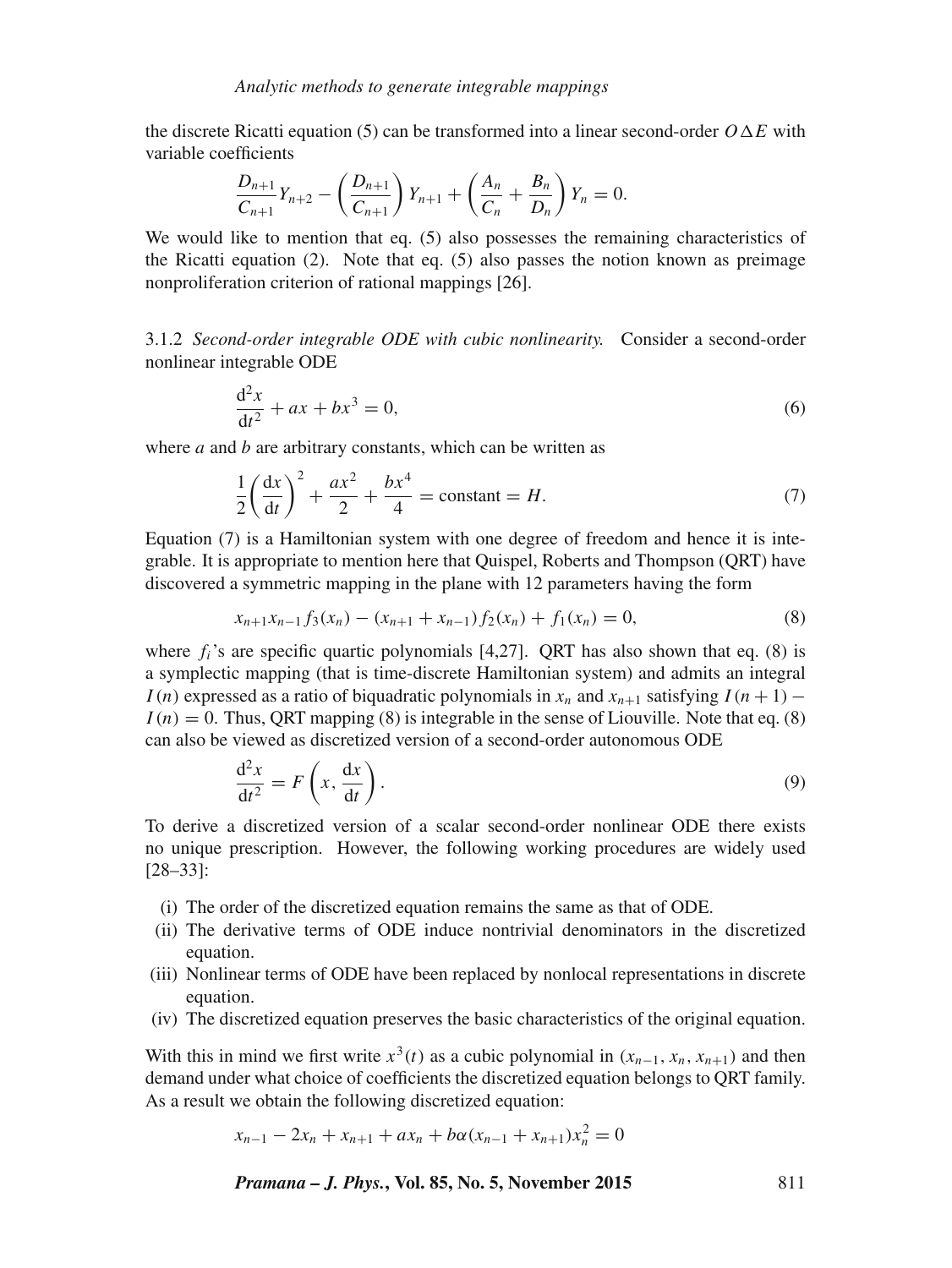which can be rewritten as

$$
x_{n+2} = -x_n + \frac{(2-a)x_{n+1}}{1 + b\alpha x_{n+1}^2}
$$
 (10)

which is the well-known McMillan mapping [34].

3.1.3 *2-coupled second-order ODEs.* Lakshmanan and Sahadevan [1] have reported that the following Hamiltonian system with two degrees of freedom given by

$$
\frac{1}{2}(\dot{x}^2 + \dot{y}^2) + Ax^2 + By^2 + \alpha(x^2 + y^2)^2,\tag{11}
$$

where  $\dot{x} = dx/dt$  and A, B and  $\alpha$ 's are arbitrary parameters is integrable in the sense of Liouville. The associated Hamilton's equation read as

$$
\frac{d^2x}{dt^2} + Ax + 4\alpha x^3 + 4\alpha xy^2 = 0,\n\frac{d^2y}{dt^2} + By + 4\alpha y^3 + 4\alpha yx^2 = 0.
$$
\n(12)

We wish to discretize the above such that the discretized version is symplectic, measure preserving and admits two functionally independent integrals of motion. Proceeding as before, we obtain the following discretized equations:

$$
x_{n+1} + x_{n-1} - 2x_n
$$
  
= -2Ax\_n - 2\alpha \left[ [x\_{n+1} + x\_{n-1}]x\_n^2 + \frac{(1-A)}{(1-B)}[y\_{n+1} + y\_{n-1}]x\_n y\_n \right],  

$$
y_{n+1} + y_{n-1} - 2y_n
$$
  
= -2By\_n - 2\alpha \left[ [y\_{n+1} + y\_{n-1}]y\_n^2 + \frac{(1-B)}{(1-A)}[x\_{n+1} + x\_{n-1}]x\_n y\_n \right], (13)

which can be rewritten as

$$
x_{n+2} = -x_n + \frac{2(1-A)x_{n+1}}{1+2\alpha y_{n+1}^2 + 2\alpha x_{n+1}^2},
$$
  

$$
y_{n+2} = -y_n + \frac{2(1-B)y_{n+1}}{1+2\alpha y_{n+1}^2 + 2\alpha x_{n+1}^2}.
$$
 (14)

It is straightforward to check that the above mappings are measure preserving and symplectic.

3.1.4 *3-coupled second-order ODEs.* Lakshmanan and Sahadevan [1] have also reported the following Hamiltonian system with three degrees of freedom given by

$$
\frac{1}{2}(\dot{x}^2 + \dot{y}^2 + \dot{z}^2) + Ax^2 + By^2 + Cz^2 + \alpha(x^2 + y^2 + z^2)^2,
$$
\n(15)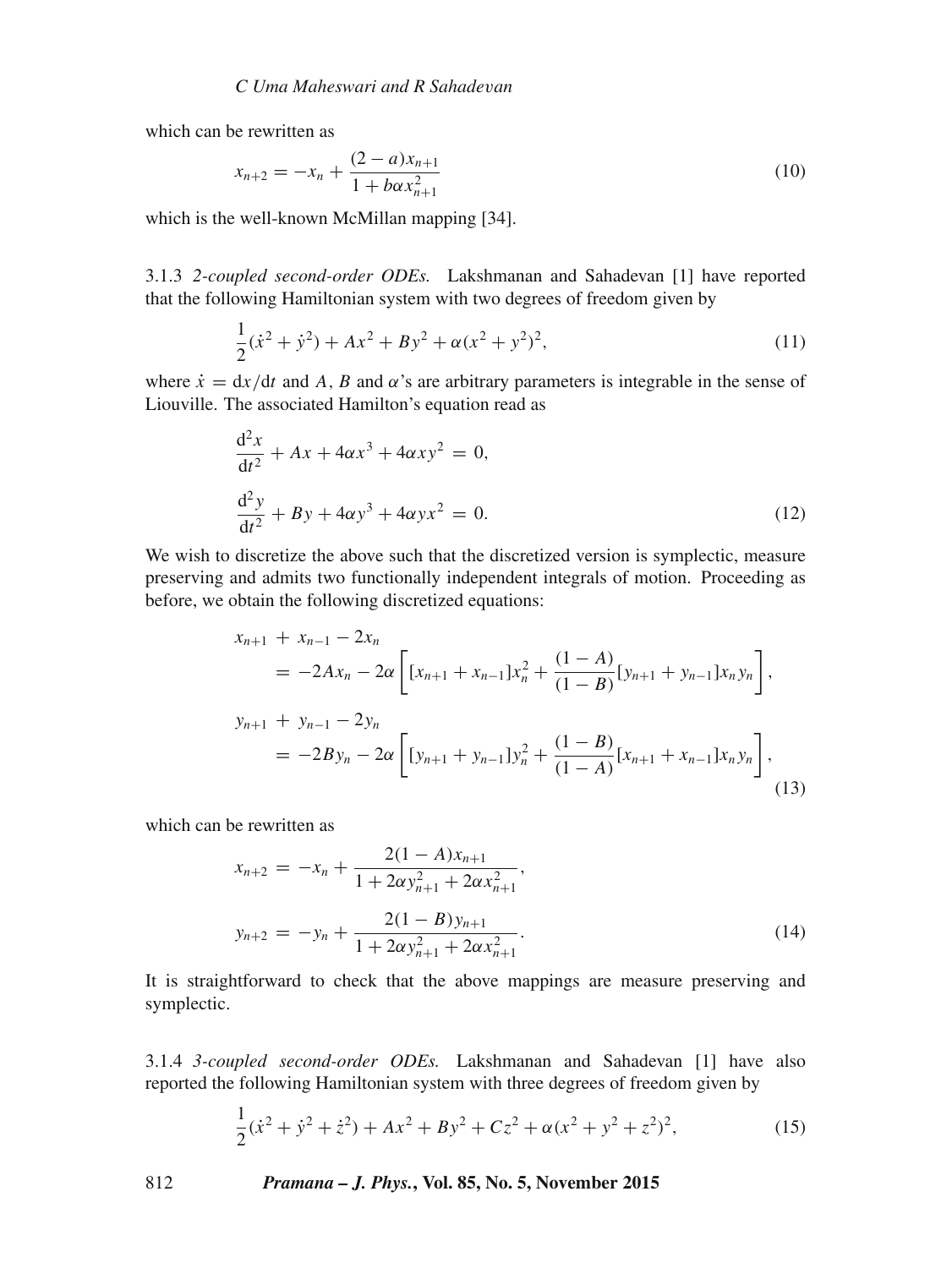where A, B, C and  $\alpha$  are arbitrary parameters. The equations of motion are given by

$$
\frac{d^2x}{dt^2} + Ax + 4\alpha x^3 + 4\alpha xy^2 + 4\alpha xz^2 = 0,\n\frac{d^2y}{dt^2} + By + 4\alpha y^3 + 4\alpha yx^2 + 4\alpha yz^2 = 0,\n\frac{d^2z}{dt^2} + Cz + 4\alpha z^3 + 4\alpha zx^2 + 4\alpha zy^2 = 0.
$$
\n(16)

Following the procedure outlined above, one can find a discretization of the above differential equations (16) leading to the following system of three second-order  $O \Delta E$ s:

$$
x_{n+2} = -x_n + \frac{2(1-A)x_{n+1}}{1+2\alpha y_{n+1}^2 + 2\alpha x_{n+1}^2 + 2\alpha z_{n+1}^2},
$$
  
\n
$$
y_{n+2} = -y_n + \frac{2(1-B)y_{n+1}}{1+2\alpha y_{n+1}^2 + 2\alpha x_{n+1}^2 + 2\alpha z_{n+1}^2},
$$
  
\n
$$
z_{n+2} = -z_n + \frac{2(1-C)z_{n+1}}{1+2\alpha y_{n+1}^2 + 2\alpha x_{n+1}^2 + 2\alpha z_{n+1}^2}.
$$
\n(17)

We have checked that the above 3-coupled second-order mappings are measure preserving and symplectic. Proceeding along similar lines, one can also discretize a Hamiltonian system with N degrees of freedom whose equations of motion read as

$$
\frac{d^2x_i}{dt^2} + Ax_i + 4\alpha x_i^3 + 4\alpha \sum_{i \neq j} x_i x_j^2 = 0, \quad i = 1, 2, ..., N.
$$
 (18)

#### 3.2 *Lax pair approach and derivation of mappings of order*  $\geq$ 3

A nonlinear  $O \Delta E$  is said to be integrable in the sense of Lax if it arises from the compatibility condition of a system of linear equations called Lax equations. In matrix notation this can be written as

$$
M_n \phi_n = \lambda \phi_n, \tag{19}
$$

$$
\phi_{n+1} = L_n \phi_n,\tag{20}
$$

where  $L_n$  and  $M_n$  are matrices whose entries are difference operators E and  $E^{-1}$  and λ-spectral parameter. For nontrivial  $φ_n$  the compatibility of (19) and (20) gives rise to the equation

$$
M_{n+1}L_n = L_n M_n \tag{21}
$$

which is usually referred to as Lax equation for autonomous  $O \Delta E$ 's or mappings [24,35]. We wish to confine our attention to third-order mappings here. Conventionally, the derivation of integrable mappings from the Lax pair approach proceeds in the following manner:

*Pramana – J. Phys.***, Vol. 85, No. 5, November 2015** 813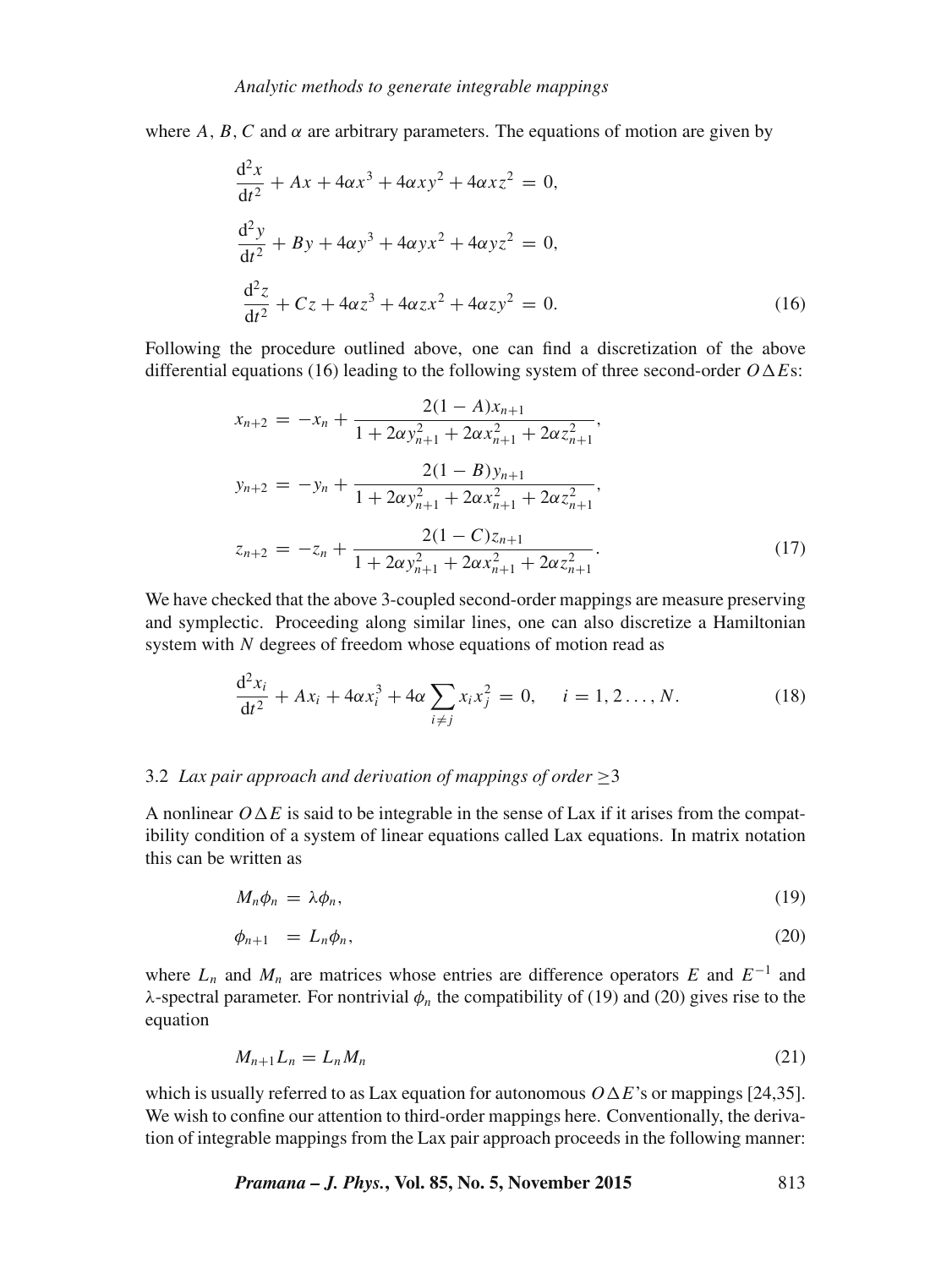Fix the entries of the Lax matrix  $L_n$  and express the entries of the other matrix  $M_n$  as a polynomial in the spectral variable. For example we consider  $L_n$  as

$$
L_n = \begin{pmatrix} 0 & 1 \\ \lambda x_n x_{n+1} - L_4(n) & x_{n+1} \end{pmatrix},
$$
 (22)

where  $L_4(n) = L_4(x_n, x_{n+1}, x_{n+2})$ . Let us assume the other Lax matrix  $M_n$  as

$$
M_n = \begin{pmatrix} M_1(n,\lambda) & M_2(n,\lambda) \\ M_3(n,\lambda) & M_4(n,\lambda) \end{pmatrix},
$$
\n(23)

where  $M_i(n, \lambda) = M_i(x_n, x_{n+1}, x_{n+2}, \lambda)$ , for  $n = 1, 2, 3, 4$ . Then the compatibility condition (21) gives rise to the following:

(i) 
$$
M_3(n, \lambda) - M_2(n+1, \lambda)(\lambda x_n x_{n+1} - L_4(n)) = 0,
$$
 (24)

(ii) 
$$
M_4(n, \lambda) - M_1(n+1, \lambda) - x_{n+1}M_2(n+1, \lambda) = 0,
$$
 (25)

(iii) 
$$
(\lambda x_n x_{n+1} - L_4(n))(M_4(n+1, \lambda) - M_1(n, \lambda)) - x_{n+1} M_3(n, \lambda) = 0,
$$
 (26)

(iv) 
$$
M_3(n+1, \lambda) + x_{n+1}(M_4(n+1, \lambda) - M_4(n, \lambda)) - M_2(n, \lambda)(\lambda x_n x_{n+1} - L_4(n)) = 0.
$$
 (27)

To solve these functional equations we first express  $M_i(n, \lambda)$  as

$$
M_i(n, \lambda) = M_{i1}(n) + \lambda M_{i2}(n), \quad i = 1, 2, 3, 4,
$$

and then expand  $L_4(n)$ ,  $M_{i1}(n)$  and  $M_{i2}(n)$  as rational functions of  $(x_n, x_{n+1}, x_{n+2})$ . After a simple manipulation we find that some of the known third-order mappings admit Lax pair. For example when

$$
M_1(n, \lambda) = a_6(x_n + x_{n+2}) + a_5x_nx_{n+2}
$$
  
+ 
$$
\frac{a_2 + a_1x_n + a_1x_{n+2} + a_6x_nx_{n+2}}{x_{n+1}},
$$
  

$$
L_4(n) = -M_1(n, \lambda)x_nx_{n+1},
$$
  

$$
M_2(n, \lambda) = \frac{1}{x_n},
$$
  

$$
M_3(n, \lambda) = \lambda x_n + M_1(n, \lambda)x_n,
$$
  

$$
M_4(n, \lambda) = \frac{a_1x_{n+1}}{x_n} + \frac{a_2}{x_n} + \frac{a_2x_{n+1}}{x_nx_{n+2}} + \frac{a_4}{x_nx_{n+2}}
$$
  
+ 
$$
\frac{a_1x_{n+1}}{x_{n+2}} + \frac{a_2}{x_{n+2}} + a_6x_{n+1} + 1,
$$

eqs (24)–(27) are compatible if

$$
x_{n+3} = \frac{1}{x_n} \left[ \frac{a_1 x_{n+1} x_{n+2} + a_2 x_{n+1} + a_2 x_{n+2} + a_4}{a_5 x_{n+1} x_{n+2} + a_6 x_{n+1} + a_6 x_{n+2} + a_1} \right]
$$
(28)

814 *Pramana – J. Phys.***, Vol. 85, No. 5, November 2015**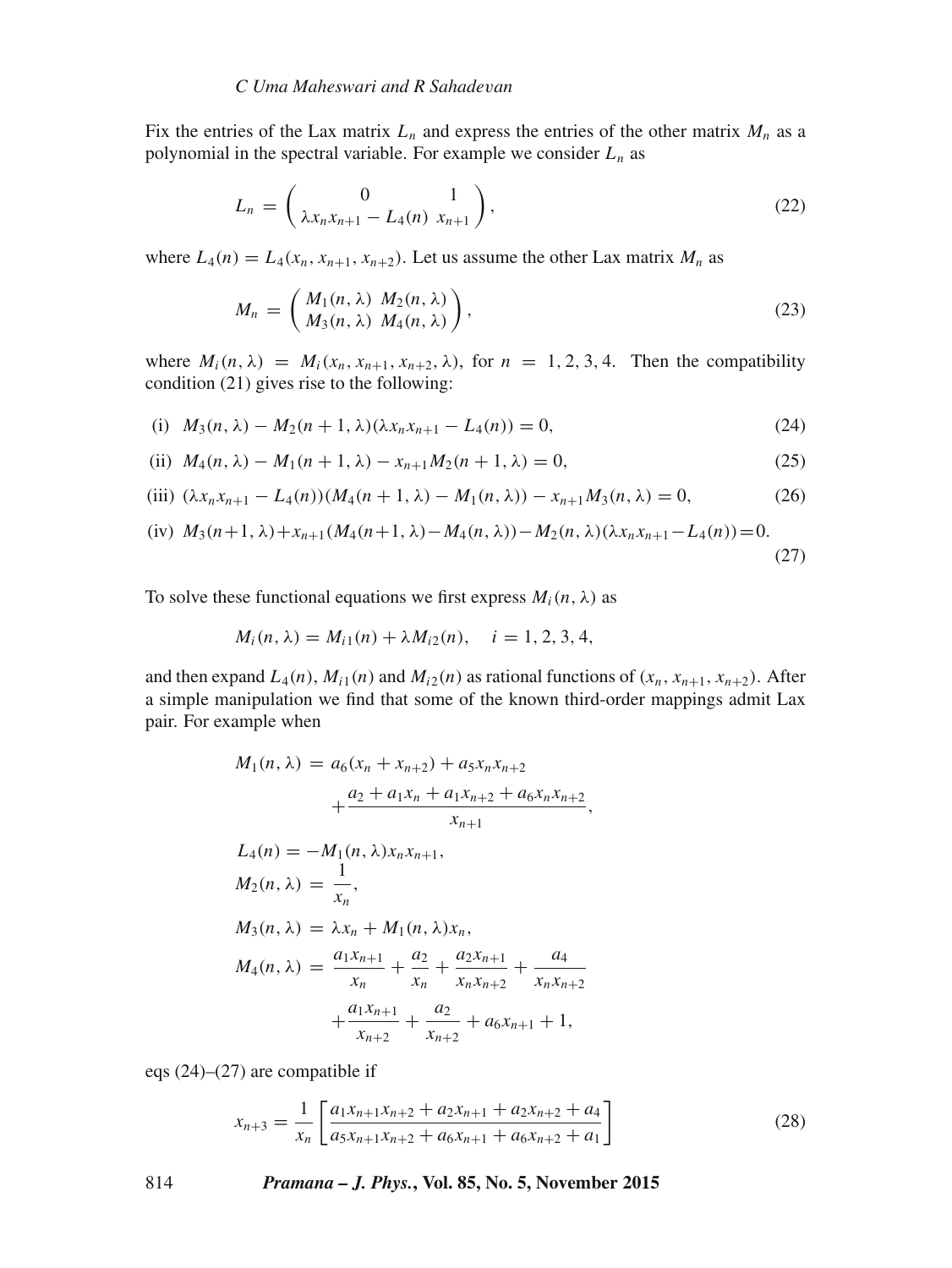which is referred to as a s-G mapping. Proceeding in a similar way we have checked that the following third-order mappings have also been derived from Lax pair approach. The explicit forms of the mappings are

$$
x_{n+3} = \frac{1}{x_n} \left[ \frac{a_1(x_{n+1}x_{n+2} + x_{n+1} + x_{n+2}) + a_4}{a_5 x_{n+1} x_{n+2} + a_1 (x_{n+1} + x_{n+2} + 1)} \right],
$$
(29)

$$
x_{n+3} = \frac{x_{n+1}x_{n+2}}{x_n} \left[ \frac{a_2(x_{n+1} + x_{n+2}) + a_4}{a_5 x_{n+1} x_{n+2} + a_2 (x_{n+1} + x_{n+2})} \right],
$$
(30)

$$
x_{n+3} = x_n \left[ \frac{a_1 x_{n+1} x_{n+2} + a_2 x_{n+1} + a_3 x_{n+2} + a_4}{a_1 x_{n+1} x_{n+2} + a_3 x_{n+1} + a_2 x_{n+2} + a_4} \right],
$$
\n(31)

$$
x_{n+3} = \frac{x_n x_{n+1}}{x_{n+2}} \left[ \frac{a_1 x_{n+1} x_{n+2} + a_3 x_{n+2} + a_4}{a_1 x_{n+1} x_{n+2} + a_3 x_{n+1} + a_4} \right],
$$
\n(32)

$$
x_{n+3} = -x_n - \frac{2a_1x_{n+1}x_{n+2} + a_2x_{n+1} + a_2x_{n+2} + a_3}{a_4x_{n+1}x_{n+2} + a_1x_{n+1} + a_1x_{n+2} + a_5},
$$
\n(33)

$$
x_{n+3} = -x_n - \frac{a_1(x_{n+1} + x_{n+2})^2 + a_2(x_{n+1} + x_{n+2}) + a_3}{a_1 x_{n+1} + a_1 x_{n+2} + a_4}.
$$
 (34)

Here  $a_i$ 's are constants. The mappings given in eqs  $((29,30), (31,32)$  and  $(33,34)$ ) are respectively called s-G, mKdV and KdV mappings. The entries of  $M_i(n, \lambda)$ ,  $i = 1, 2, 3, 4$ and  $L_4(n)$  for each of the mappings (29)–(34) are given in Appendix A.

#### 3.3 *Reduction from P* $\triangle \triangle E$ *s to O* $\triangle E$ *s*

Consider an integrable partial difference equation having the form

$$
x_{m+1}^{l+1} = F(x_m^l, x_{m+1}^l, x_m^{l+1}), \ x_m^l = x(l, m), \tag{35}
$$

where F is a well-defined function. Now consider a solution  $x_m^l$  of the nonlinear  $P \Delta \Delta E$ satisfying the periodicity property  $x_{m+z_1}^{l-z_2} = x_m^l = x_n$ , where  $gcd(z_1, z_2) = 1, z_1, z_2 \in Z$ . Here  $n = mz_1 + lz_2$  and so

$$
x_{m+1}^l = x_{n+z_1}, \quad x_m^{l+1} = x_{n+z_2}, \quad x_{m+1}^{l+1} = x_{n+z_1+z_2}.
$$

For convenience we choose  $z_1 = 1$  and  $z_2 = z$  and so the given integrable  $P \Delta \Delta E$  is transformed into  $(z + 1)$ th-order ordinary difference equation, that is

$$
x_{n+z+1} = F(x_n, x_{n+1}, x_{n+z})
$$

from which one can derive higher-order  $O \Delta E$ s [2,12]. We explain the above through an integrable  $P \Delta \Delta E$  given by

$$
x_{m+1}^{l+1} = \frac{x_{m+1}^{l} x_m^{l+1} - x_m^l [a x_m^{l+1} + (1 - a) x_{m+1}^l]}{[a x_{m+1}^l + (1 - a) x_m^{l+1}] - x_m^l},\tag{36}
$$

where *a* is an arbitrary parameter. The  $(z+1)$ th-order  $O \Delta E$  obtained from the periodicity condition reads as

$$
x_{n+z+1} = \frac{x_{n+1}x_{n+z} - x_n [ax_{n+z} + (1-a)x_{n+1}]}{[ax_{n+1} + (1-a)x_{n+z}] - x_n}.
$$
\n(37)

*Pramana – J. Phys.***, Vol. 85, No. 5, November 2015** 815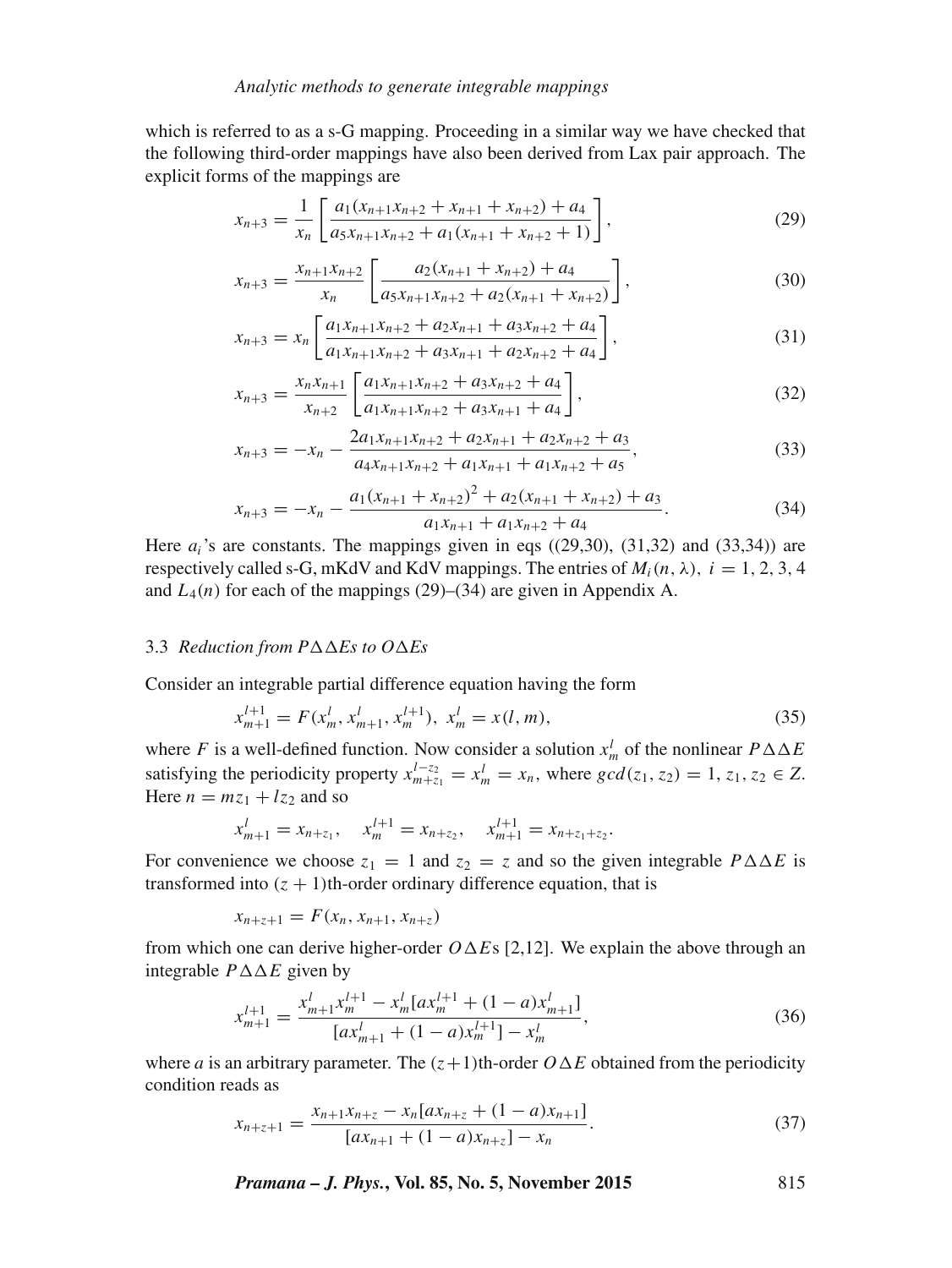For  $z = 1$ , eq. (37) becomes trivial. Next if  $z = 2$ , we obtain a third-order  $O \Delta E$  given by

$$
x_{n+3} = \frac{x_{n+1}x_{n+2} - x_n [ax_{n+2} + (1-a)x_{n+1}]}{[ax_{n+1} + (1-a)x_{n+2}] - x_n}.
$$
 (38)

Next for  $z = 3$ , we obtain a fourth-order  $O \Delta E$  given by

$$
x_{n+4} = \frac{x_{n+1}x_{n+3} - x_n [ax_{n+3} + (1-a)x_{n+1}]}{[ax_{n+1} + (1-a)x_{n+3}] - x_n}.
$$
 (39)

In a similar manner one can derive higher-order  $O \Delta E$ s. The above third- and fourthorder mappings (38) and (39) are measure preserving and each admits two functionally independent integrals whose explicit forms are given in the next section.

#### **4. Integrable mappings and integrals of motion**

Consider an autonomous Nth-order  $O \Delta E$  having the form

$$
x_{n+N} = F(x_n, \dots, x_{n+N-1}),
$$
  
\n
$$
N \ge 3, x_{n+i} = x(n+i), \quad i = 1, 2, \dots, N,
$$
\n(40)

where F is a smooth function. Let us assume that the above  $O \Delta E$  admits integral having the form

$$
I(n) = \frac{P(n)}{Q(n)} = \frac{\sum_{i=1}^{3} [A_{i1}(n)x_n^2 + A_{i2}(n)x_n + A_{i3}(n)]x_{n+N-1}^{3-i}}{\sum_{i=1}^{3} [a_{i1}(n)x_n^2 + a_{i2}(n)x_n + a_{i3}(n)]x_{n+N-1}^{3-i}},
$$
(41)

where

$$
A_{ij}(n) = A_{ij}(x_{n+1},\ldots,x_{x+N-2}), \quad a_{ij}(n) = a_{ij}(x_{n+1},\ldots,x_{n+N-2})
$$

are unknown functions to be determined. The integrability condition  $I(n+1)-I(n) = 0$ leads to a quadratic equation in  $x_{n+N}$ . Again by expanding the coefficients  $A_{ij}(n)$  as a quadratic polynomial in the dependent variables, we find under what conditions on the coefficients, the quadratic equation in  $x_{n+N}$  has real and distinct roots which in turn lead to the derivation of  $O \Delta E$  with integrals [12,15,20,21,36]. We explain the above for a specific example say, 2-coupled second-order  $O \Delta E$  given in (14). For clarity of presentation, we consider an integral  $I(n) = I(x_n, y_n, x_{n+1}, y_{n+1})$  expressed as a quadratic polynomial in  $x_{n+1}$  and  $y_{n+1}$ , i.e.,

$$
I(n) = A_1(n)x_{n+1}^2 + A_2(n)y_{n+1}^2 + A_3(n)x_{n+1} + A_4(n)y_{n+1} + A_5(n)x_{n+1}y_{n+1} + A_6(n),
$$

where  $A_i(n) = A_i(x_n, y_n)$ . Demanding that  $I(n)$  be an integral for (14) leads to a quadratic equation in the variables  $x_{n+2}$  and  $y_{n+2}$ , i.e.,

$$
A_1(n+1)x_{n+2}^2 + A_2(n+1)y_{n+2}^2 + A_3(n+1)x_{n+2}
$$
  
+  $A_4(n+1)y_{n+2} + A_5(n+1)x_{n+2}y_{n+2} + A_6(n+1)$   
-  $[A_1(n)x_{n+1}^2 + A_2(n)y_{n+1}^2 + A_3(n)x_{n+1}$   
+  $A_4(n)y_{n+1} + A_5(n)x_{n+1}y_{n+1} + A_6(n)] = 0.$  (42)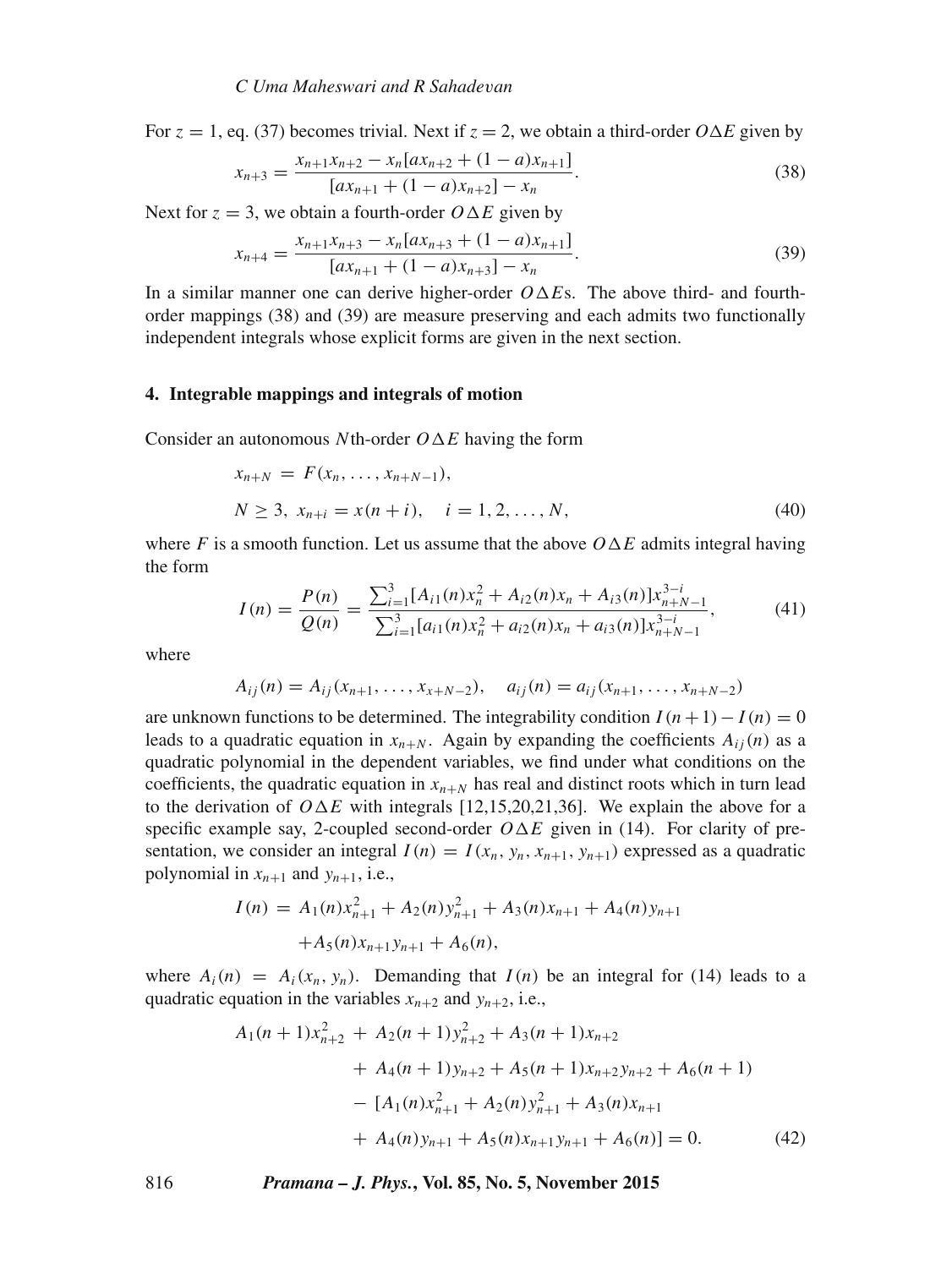We then expand each  $A_i(n)$ ,  $i = 1, 2, \ldots, 6$  as a quadratic polynomial in  $x_n$  and  $y_n$ , i.e.,

$$
A_i(n) = \sum_{j=1}^3 [A_{ij1}x_n^2 + A_{ij2}x_n + A_{ij3}]y_n^{3-j},
$$

where  $A_{ijk}$ 's are constants. Substituting  $x_{n+2}$  and  $y_{n+2}$  given in eq. (14) in (42) and after a tedious calculation we find that it satisfies for two distinct sets of parametric values which in turn lead to the following integrals:

$$
I_{1}(n) = x_{n+1}^{2} + x_{n}^{2} + 2\alpha x_{n+1}^{2}x_{n}^{2} - 2(1 - A)x_{n}x_{n+1}
$$
  
+ 
$$
\frac{4\alpha(1 - A)(B - A)x_{n}y_{n}x_{n+1}y_{n+1}}{(1 - A)^{2} - (1 - B)^{2}}
$$
  
+ 
$$
\frac{2\alpha(1 - A)^{2}(x_{n+1}y_{n} - y_{n+1}x_{n})^{2}}{(1 - A)^{2} - (1 - B)^{2}},
$$
  

$$
I_{2}(n) = y_{n+1}^{2} + y_{n}^{2} + 2\alpha y_{n+1}^{2}y_{n}^{2} - 2(1 - B)y_{n}y_{n+1}
$$
  
+ 
$$
\frac{4\alpha(1 - B)(A - B)x_{n}y_{n}x_{n+1}y_{n+1}}{(1 - B)^{2} - (1 - A)^{2}}
$$
  
+ 
$$
\frac{2\alpha(1 - B)^{2}(x_{n+1}y_{n} - y_{n+1}x_{n})^{2}}{(1 - B)^{2} - (1 - A)^{2}}.
$$
  
(44)

It is straightforward to check that the integrals given by (43) and (44) are functionally independent. Following the above procedure we derive three functionally independent integrals for the 3-coupled  $O \Delta E$  given by eqs (17). They are

$$
I_{1}(n) = x_{n+1}^{2} + x_{n}^{2} + 2\alpha x_{n+1}^{2} x_{n}^{2} - 2(1 - A)x_{n}x_{n+1}
$$
  
+ 
$$
\frac{4\alpha(1 - A)(B - A)x_{n}y_{n}x_{n+1}y_{n+1}}{(1 - A)^{2} - (1 - B)^{2}}
$$
  
+ 
$$
\frac{2\alpha(1 - A)^{2}(x_{n+1}y_{n} - y_{n+1}x_{n})^{2}}{(1 - A)^{2} - (1 - B)^{2}}
$$
  
+ 
$$
\frac{4\alpha(1 - A)(C - A)x_{n}z_{n}x_{n+1}z_{n+1}}{(1 - A)^{2} - (1 - C)^{2}}
$$
  
+ 
$$
\frac{2\alpha(1 - A)^{2}(x_{n+1}z_{n} - z_{n+1}x_{n})^{2}}{(1 - A)^{2} - (1 - C)^{2}}
$$
  

$$
I_{2}(n) = y_{n+1}^{2} + y_{n}^{2} + 2\alpha y_{n+1}^{2}y_{n}^{2} - 2(1 - B)y_{n}y_{n+1}
$$
  
+ 
$$
\frac{4\alpha(1 - B)(A - B)x_{n}y_{n}x_{n+1}y_{n+1}}{(1 - B)^{2} - (1 - A)^{2}}
$$
  
+ 
$$
\frac{2\alpha(1 - B)^{2}(x_{n+1}y_{n} - y_{n+1}x_{n})^{2}}{(1 - B)^{2} - (1 - A)^{2}}
$$
  
+ 
$$
\frac{4\alpha(1 - B)(C - B)y_{n}z_{n}y_{n+1}z_{n+1}}{(1 - B)^{2} - (1 - C)^{2}}
$$
  
+ 
$$
\frac{2\alpha(1 - B)^{2}(y_{n+1}z_{n} - z_{n+1}y_{n})^{2}}{(1 - B)^{2} - (1 - C)^{2}}
$$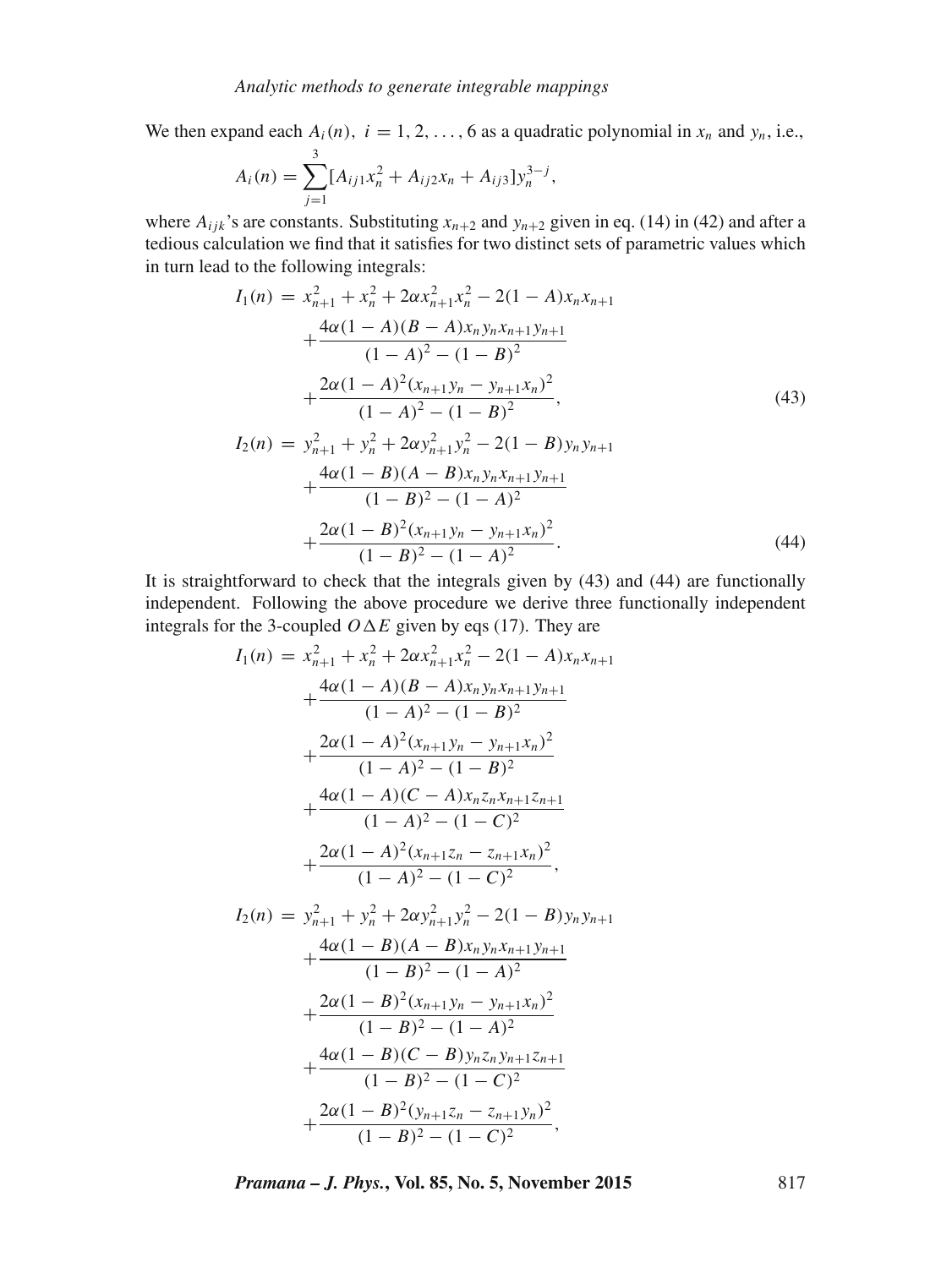*C Uma Maheswari and R Sahade*v*an*

$$
I_3(n) = z_{n+1}^2 + z_n^2 + 2\alpha z_{n+1}^2 z_n^2 - 2(1 - C)z_n z_{n+1}
$$
  
+ 
$$
\frac{4\alpha(1 - C)(A - C)x_n z_n x_{n+1} z_{n+1}}{(1 - C)^2 - (1 - A)^2}
$$
  
+ 
$$
\frac{2\alpha(1 - C)^2 (x_{n+1} z_n - z_{n+1} x_n)^2}{(1 - C)^2 - (1 - A)^2}
$$
  
+ 
$$
\frac{4\alpha(1 - C)(B - C)y_n z_n y_{n+1} z_{n+1}}{(1 - C)^2 - (1 - B)^2}
$$
  
+ 
$$
\frac{2\alpha(1 - C)^2 (y_{n+1} z_n - z_{n+1} y_n)^2}{(1 - C)^2 - (1 - B)^2}.
$$

Proceeding in a similar manner we find that (38) possesses two independent integrals. The explicit forms are

$$
I_1(n) = \frac{P_1(n)}{P_2(n)}, \qquad I_2(n) = \frac{P_3(n)}{P_2(n)},
$$
\n(45)

where

$$
P_1(n) = (a-1)x_{n+2}^2 - [ax_{n+1} + (a-2)x_n]x_{n+2}
$$
  
+ $ax_{n+1}^2 + (a-1)x_n^2 - ax_nx_{n+1}$ ,  

$$
P_2(n) = (x_n - x_{n+1})[x_{n+2}^2 - (x_n + x_{n+1})x_{n+2} + x_nx_{n+1}],
$$
  

$$
P_3(n) = [(3a-2)x_n - ax_{n+1}]x_{n+2}^2 + [(2-a)x_n^2 - 2(3a-2)x_nx_{n+1}
$$
  
+ $(3a-2)x_{n+1}^2]x_{n+2} + (3a-4)x_n^2x_{n+1} + (2-a)x_nx_{n+1}^2$ .

Integrals of (39) are as follows:

$$
J_1(n) = \frac{Q_1(n)}{Q_2(n)}, \qquad J_2(n) = \frac{Q_3(n)}{Q_2(n)},
$$
\n(46)

where

$$
Q_1(n) = (a - 1)(x_{n+2} - x_n)x_{n+3}^2 + [(a - 1)x_n^2 + x_{n+1}^2 - (a - 1)x_{n+2}^2 - x_nx_{n+1} + x_nx_{n+2} - x_{n+1}x_{n+2}]x_{n+3}
$$
  
\n
$$
-(a - 1)x_nx_{n+1}(x_n - x_{n+1}) - x_nx_{n+2}^2
$$
  
\n
$$
-ax_{n+1}x_{n+2}(x_{n+1} - x_{n+2}) + x_nx_{n+1}x_{n+2},
$$
  
\n
$$
Q_2(n) = (x_{n+2} - x_{n+1})(x_n - x_{n+1})
$$
  
\n
$$
\times [x_{n+3}^2 - (x_n + x_{n+2})x_{n+3} + x_nx_{n+2}],
$$
  
\n
$$
Q_3(n) = [(4 - 5a)x_nx_{n+1} + (3a - 2)x_nx_{n+2}
$$
  
\n
$$
-ax_{n+1}x_{n+2} + (3a - 2)x_{n+1}^2]x_{n+3}^2
$$
  
\n
$$
+(3a - 4)x_n^2x_{n+1} + (2 - a)x_n^2x_{n+2}
$$
  
\n
$$
+(6 - a)x_nx_{n+1} + (4 - 5a)x_nx_{n+2}^2
$$
  
\n
$$
+(3a - 2)x_{n+1}x_{n+2}^2 + (4 - 5a)x_n^2x_{n+2}^2
$$
  
\n
$$
+(6 - 5a)x_n^2x_{n+1}x_{n+2} + (3a - 4)x_n^2x_{n+2}^2
$$
  
\n
$$
+(6 - 5a)x_n^2x_{n+1}x_{n+2} + (3a - 4)x_nx_{n+1}^2x_{n+2}
$$
  
\n
$$
+(2 - a)x_nx_{n+1}x_{n+2}^2.
$$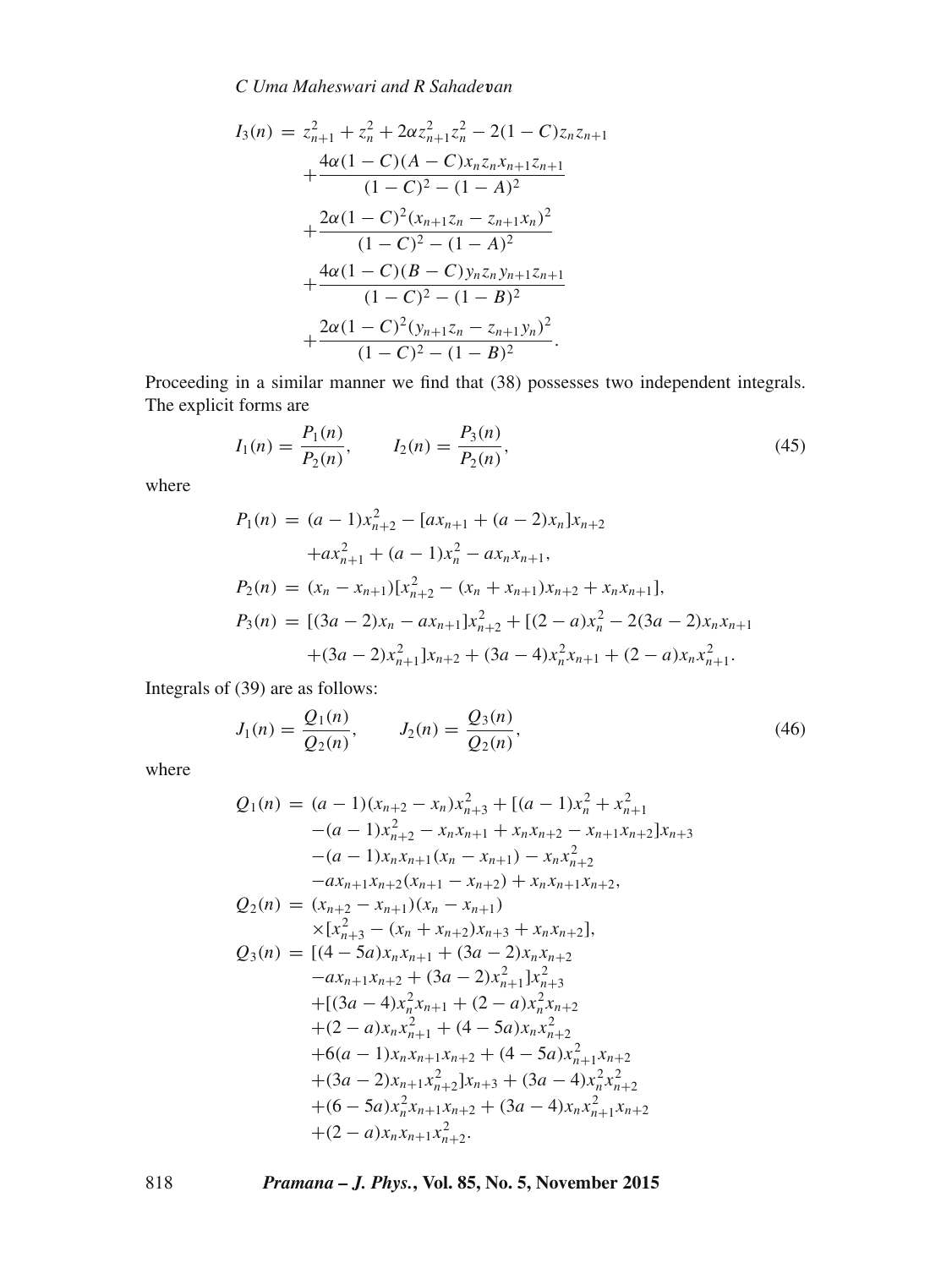# **5. Summary**

In this paper, we have shown how to derive integrable mappings for a given integrable nonlinear ordinary differential, differential-difference and lattice equations. More specifically, we explain how to derive integrable mappings through four different techniques: (i) discretization technique, (ii) Lax pair approach, (iii) periodic reduction of integrable nonlinear partial difference equations and (iv) construction of sufficient number of integrals of motion. The applicability of these methods has been illustrated through Ricatti equation, a scalar second-order nonlinear ordinary differential equation with cubic nonlinearity, 2- and 3-coupled second-order nonlinear ordinary differential equations with cubic nonlinearity, lattice equations of Korteweg–de Vries, modified Korteweg–de Vries and sine-Gordon types. Since each of the third-order autonomous mapping listed in (29)–(34) (i) admits two functionally independent integrals, (ii) is measure preserving and (iii) has Lax representation, they are integrable.

#### **Acknowledgement**

This work forms part of the start-up grant given by UGC and DST PURSE grant given by University of Madras.

# **Appendix A**

The entries of  $M_1(n, \lambda)$ ,  $M_2(n, \lambda)$ ,  $M_3(n, \lambda)$ ,  $M_4(n, \lambda)$ ,  $L_4(n)$  for mappings (29)–(34) are listed below.

#### **Mapping (29)**

$$
M_1(n, \lambda) = \frac{a_1x_{n+1} + a_4 + (a_1x_{n+1} + a_1)[x_n + x_{n+2}] + a_1x_nx_{n+1}x_{n+2}}{x_nx_{n+2}},
$$
  
\n
$$
M_2(n, \lambda) = \frac{1}{x_n}, \quad L_4(n) = -M_1(n, \lambda)x_nx_{n+1},
$$
  
\n
$$
M_3(n, \lambda) = (\lambda + M_1(n, \lambda))x_n,
$$
  
\n
$$
M_4(n, \lambda) = \frac{a_1x_nx_{n+2} + a_1x_n + a_1x_{n+2} + a_1 + [a_1x_{n+2} + a_5x_nx_{n+2} + a_1x_n + 1]x_{n+1}}{x_{n+1}}.
$$

**Mapping (30)**

$$
M_1(n, \lambda) = \frac{a_4 x_{n+1} + a_2 x_{n+1}^2 + a_2 x_{n+1} [x_n + x_{n+2}]}{x_n x_{n+2}},
$$
  
\n
$$
M_2(n, \lambda) = \frac{1}{x_n}, \quad L_4(n) = -M_1(n, \lambda) x_n x_{n+1},
$$
  
\n
$$
M_3(n, \lambda) = (\lambda + M_1(n, \lambda)) x_n,
$$
  
\n
$$
M_4(n, \lambda) = \frac{[a_5 x_n x_{n+2} + a_2 x_{n+2} + a_2 x_n] x_{n+1} + a_2 x_n x_{n+2} + x_{n+1}^2}{x_{n+1}^2}.
$$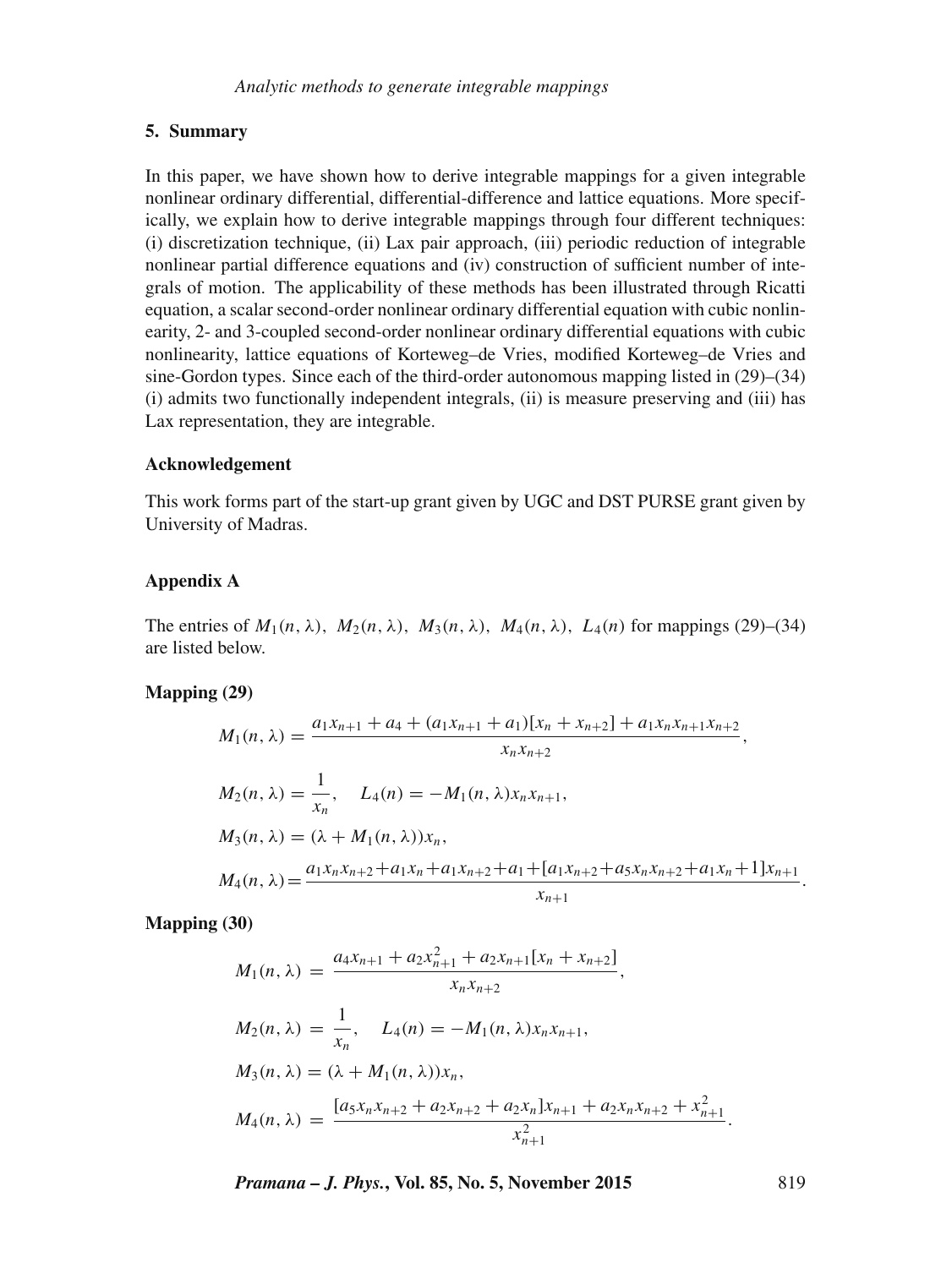**Mapping (31)**

$$
M_1(n, \lambda) = \frac{1}{2}t[a_4[x_n + x_{n+1} + x_{n+2}] + a_2[x_n + x_{n+2}]x_{n+1}
$$
  
+
$$
a_3x_nx_{n+2} + a_1x_nx_{n+1}x_{n+2}],
$$
  

$$
M_2(n, \lambda) = \frac{1}{x_n}, \quad L_4(n) = -M_1(n, \lambda)x_nx_{n+1},
$$
  

$$
M_3(n, \lambda) = (\lambda + M_1(n, \lambda))x_n, \quad M_4(n, \lambda) = M_1(n, \lambda) + 1.
$$

**Mapping (32)**

$$
M_1(n, \lambda) = \frac{1}{2} \left[ a_4 x_n x_{n+1} + a_4 x_{n+1} x_{n+2} + a_3 x_n x_{n+1} x_{n+2} + a_1 x_n x_{n+1}^2 x_{n+2} \right]
$$
  
\n
$$
M_2(n, \lambda) = \frac{1}{x_n}, \quad L_4(n) = -M_1(n, \lambda) x_n x_{n+1},
$$
  
\n
$$
M_3(n, \lambda) = (\lambda + M_1(n, \lambda)) x_n, \quad M_4(n, \lambda) = M_1(n, \lambda) + 1.
$$

**Mapping (33)**

$$
M_1(n, \lambda) = \frac{1}{2} [a_1[(x_n + x_{n+1})x_{n+2}^2 + x_n^2(x_{n+2} + x_{n+1})
$$
  
+2x\_nx\_{n+1}x\_{n+2} - (x\_{n+2} + x\_n)x\_{n+1}^2]  
+a\_2[(x\_n + x\_{n+1})x\_{n+2} + (x\_n - x\_{n+1})x\_{n+1})  
+a\_3(x\_n + x\_{n+2}] + a\_4[(x\_{n+2} + x\_n - x\_{n+1}]x\_nx\_{n+1}x\_{n+2})  
+a\_5[x\_n^2 + x\_{n+2}^2 + x\_{n+1}^2 + x\_nx\_{n+2} - x\_{n+1}x\_{n+2} - x\_nx\_{n+1}]],  
M\_2(n, \lambda) = \frac{1}{x\_n}, \quad L\_4(n) = -M\_1(n, \lambda)x\_nx\_{n+1},  
M\_3(n, \lambda) = (\lambda + M\_1(n, \lambda))x\_n, \quad M\_4(n, \lambda) = M\_1(n, \lambda) + 1.

**Mapping (34)**

$$
M_1(n, \lambda) = \frac{1}{2} [a_1[(x_n + x_{n+1})x_{n+2}^2 + x_{n+1}^2(x_{n+2} + x_n)
$$
  
\n
$$
+ x_n^2(x_{n+1} + x_{n+2}) + 2x_n x_{n+1}x_{n+2}]
$$
  
\n
$$
+ a_2[(x_n + x_{n+1})x_{n+2} + x_n x_{n+1}]
$$
  
\n
$$
+ a_3[x_n + x_{n+1} + x_{n+2}] + a_4[x_n^2 + x_{n+1}^2 + x_{n+2}^2]],
$$
  
\n
$$
M_2(n, \lambda) = \frac{1}{x_n}, \quad L_4(n) = -M_1(n, \lambda)x_n x_{n+1},
$$
  
\n
$$
M_3(n, \lambda) = (\lambda + M_1(n, \lambda))x_n, \quad M_4(n, \lambda) = M_1(n, \lambda) + 1.
$$